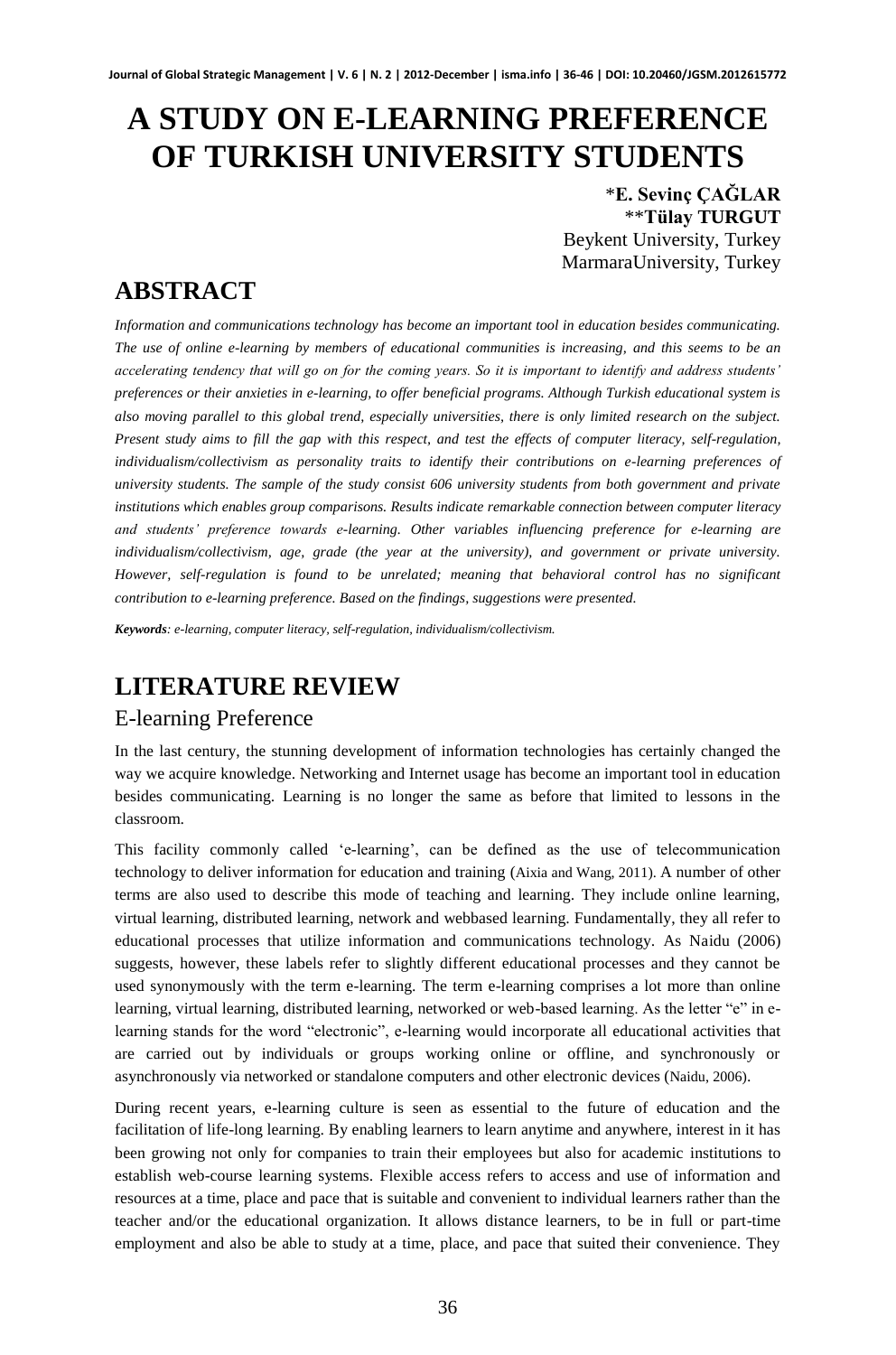would not be required to live or attend lectures in locations away from where they may be living and working.

Information and communications technology also enables the capture and storage of information of various types including print, audio, and video. It affords a wide range of opportunities to capture, store and distribute information and resources of all types and formats. Along with text, pictures and illustrations, these include multimedia-based simulations of complex processes from all sorts of domains such as the biological and medical sciences, agriculture, engineering and educational practice which are not easily or cheaply accessible in real time and settings. It ensures the increasing access to information, as well decreasing cost. Moreover; educational organizations see advantages in making their programs accessible via a range of distributed locations, including oncampus, home and other community learning or resource centers.

E-learning as an emerging new paradigm of modern education, is not without limitations or constraints. Lack of access to the necessary technology infrastructure may be counted in the first instance. Without it there can be no e-learning. Careful selection and matching of media attributes with learning and teaching strategies is another critical issue (Naidu, 2006). Academicians, educationists, and teachers should work together; and also familiarize themselves to benefit from it in the most efficient manner. But above all, an introduction of a new educational system must be assessed first place, in the light of students' characteristics (Bertea, 2009; Lee, 2004). Literature indicates many cases in which students stop their online learning after their initial experience (Aixia and Wang, 2011). The lack of human interaction conceives a socially isolated environment in which the students need to apply self-disciplined schedule and strategies. What are the attributes needed to benefit most from this type of learning? What kind of factors will be influential on students' positive approach for such systems?

As existing research indicates; positive perceptions of technology, ease of access and use of internet, computer literacy, perceived usefulness, self-efficacy, motivation, patience, self-discipline, selfregulation are among factors affecting students' attitudes toward e-learning and achievement on these programs (Bertea, 2009; Drennan, et al., 2005; Liaw et al., 2007; Nogueira and Machado, 2008; Sharma et al., 2007; Sun et al., 2008). Furthermore, some studies state the effect of national culture for e-learning preference, usability, and satisfaction (Downey, et al., 2004; McFeeters, 2003; Sánchez-Franco et al., 2009). However; there is still minimal research with respect to these issues (Sharma et al., 2007).

Turkish educational system; at all levels of education, is also moving to a trend that supports the use of information technologies. Especially universities, whether government or private, are switching rapidly to technology based systems in parallel with the worldwide undulation. There are already several instances of distant learning programs or classes held on the internet. These facilities are seemed to accelerate with an incredible speed the years ahead.

## Computer Literacy

Computer literacy is the human competency to use one's own knowledge, skills and abilities from the close sphere of the hardware and software computer equipment, as well as from the wider sphere of ICT-information and communication technologies, for the collection, storage, processing, verification, evaluation, selection, distribution and presentation of information in a required form and quality to achieve their relevancy to a specified destination (Kvasnica and Hrmo, 2010).

Literature indicates confusing results in terms of computer literacy and e-learning preference interaction. Some studies present a strong relation among them not only for academic learning but also in work related activities (Folorunso et al., 2006; Paris, 2004; Sun et al., 2008). It is suggested that educators identify and address individuals' anxieties due to lack of computer literacy can be kept to a minimum while at the same time allowing learning to progress and be cultivated in a positive manner (Paris, 2004; Kvasnica and Hrmo, 2010). A study on first year medical students puts forth that; while the great majority of students possess sufficient computer skills and acknowledge the advantages of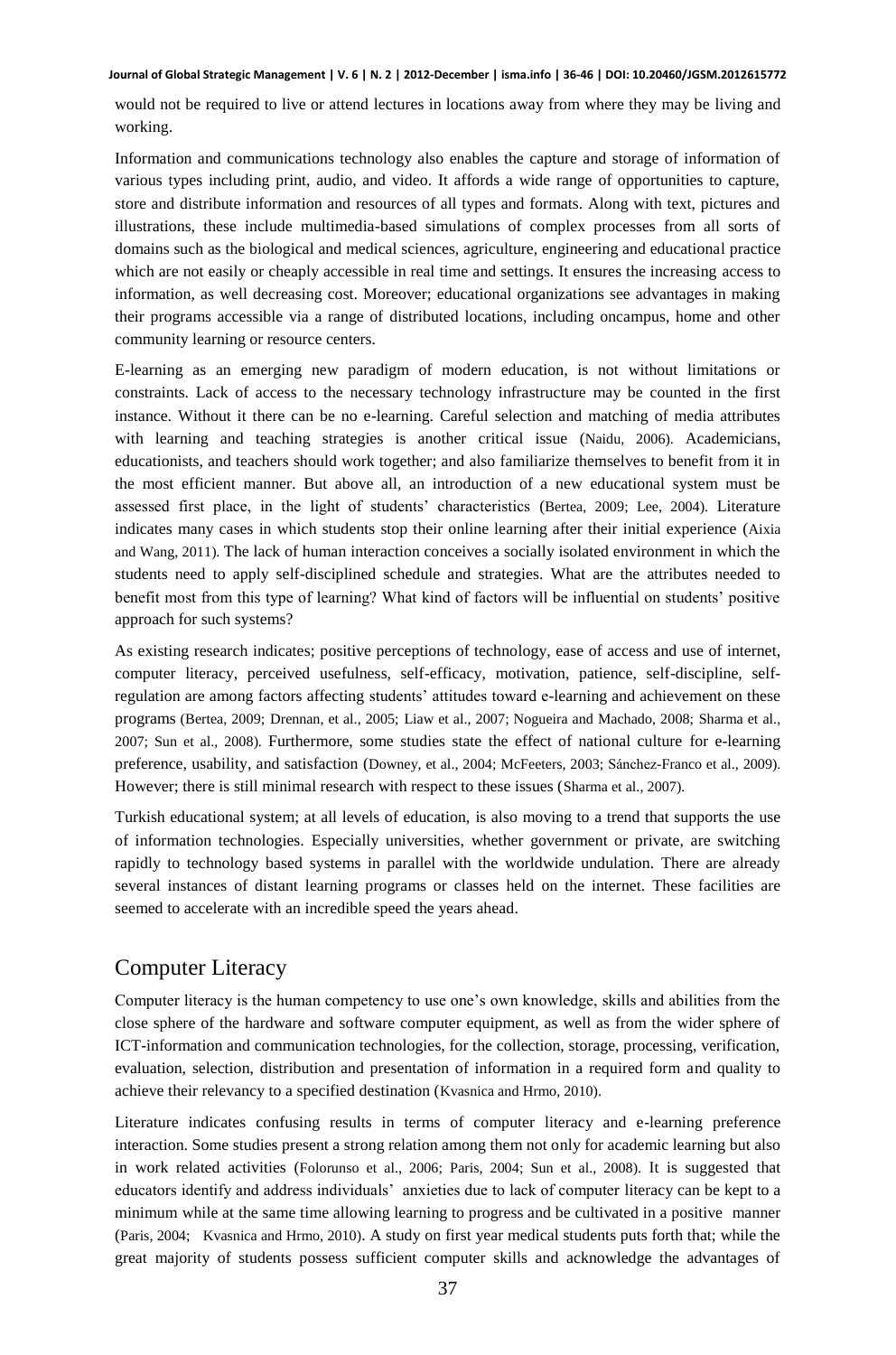interactive and multimedia-enhanced learning material, a small percentage lacks basic computer skills and/or is very skeptical about e-learning (Link and Marz, 2006).

There is still some research suggesting that despite learners' adequate computer competence and having appropriate infrastructure in place, they were unwilling to take online modules. That students were still more comfortable with the traditional mode of learning where the educator is the expert and they are not completely confident on their own learning as they indicate "*still need some instructions from instructors rather than control my own learning process"* (Eugenia, 2007). These findings designate that there might be other variables interfere with e-learning preference. Evidently, more research needed to examine the issue.

### Self-regulation

Simply put, self-regulation involves the ways in which people control and direct their own actions. One of the most important functions of self-regulation is that it provides us with the capacity to forgo the immediate gratification of small rewards to later attain larger rewards [22]. Research indicates people who learn how to delay gratification early in childhood are better adjusted later in life, both academically and socially than low self-regulators (Oyserman et al., 2004; Shoda et al., 1990).

[Kanfer](http://www.ncbi.nlm.nih.gov/pmc/articles/PMC2670743/#B22) (1970a; 1970b; 1971) provided the first comprehensive theoretical explanation concerning self-regulation, which involved three stages, consisting of self-monitoring, self-evaluation, and selfreinforcement. The process of self-regulation involves monitoring information about one's current state and comparing it with the desired goal. [Miller and Brown \(](http://www.ncbi.nlm.nih.gov/pmc/articles/PMC2670743/#B27)1991) expanded the framework of Kanfer's model and theorized that self-regulation contains seven dimensions: 1.**Receiving** relevant information 2.**Evaluating** the information and comparing it to norms 3.**Triggering** change 4.**Searching** for options 5.**Formulating** a plan 6.**Implementing** the plan 7.**Assessing** the plan's effectiveness (which recycles to steps 1 and 2). Although this model was developed specifically to study addictive behaviors, the self-regulatory processes it describes are meant to be general principles of behavioral self-control (Brown et al., 1999; Carey, et al., 2004). The primary adjustment to selfregulation theory made by Miller and Brown involves articulating individual-difference factors (i.e., motivation and commitment) to reach the desired behavioral change or goal ([Hustad e](http://www.ncbi.nlm.nih.gov/sites/entrez?cmd=search&db=PubMed&term=%20Hustad%2BJT%5bauth%5d)t al., 2009).

With regard to learning; social cognitive theory (Bandura, 1986) has provided a theoretical basis for the development of a model in which personal, contextual and behavioral factors interact in such a way as to give students an opportunity to control their learning. Within this framework, Pintrich describes self-regulated learning as an active, constructive process whereby learners set goals for their learning, plan actions and monitor, regulate and control their cognition, motivation and behavior (Mousoulides and Philippou, 2005). From this perspective; self-regulated learning theory (SRL) implies that learners must possess certain self-regulatory attributes to succeed in their learning environment. These attributes suggested mainly reflect meta-cognitive strategies and abilities. Although e-learning environments may differ from traditional learning environments, for computer-based learning environments to be effective, learners must be self-regulated (Lee, 2004).

Research has identified numerous self-regulatory attributes in the frame of SRL theory, as potential contributors to performance. Many researchers have identified the importance of self-regulation as a predictor of academic success in both traditional classrooms and e-learning (Miltiadou and Savenye, 2003; Sharma et al., 2007; Zimmerman, 1986; Zimmerman and Martinez, 1986). Self-regulation has been found to be positively correlated to achievement, with highly self-regulated students being more motivated to use planning, organizational, and self-monitoring strategies than low self-regulated students (Pintrich and De Groot, 1990). With regard to e-learning, it is suggested that in order to be successful learners, e-learners must rely on their individual abilities to direct their learning, that is, employ SRL strategies (Sharma et al., 2007). All of these self-regulatory attributes selected for investigation and many more presented in existing literature, reflect the framework of SRL model. In the present study, however, self-regulation is analyzed as behavioral control mechanism, through the scope of Miller and Brown's model.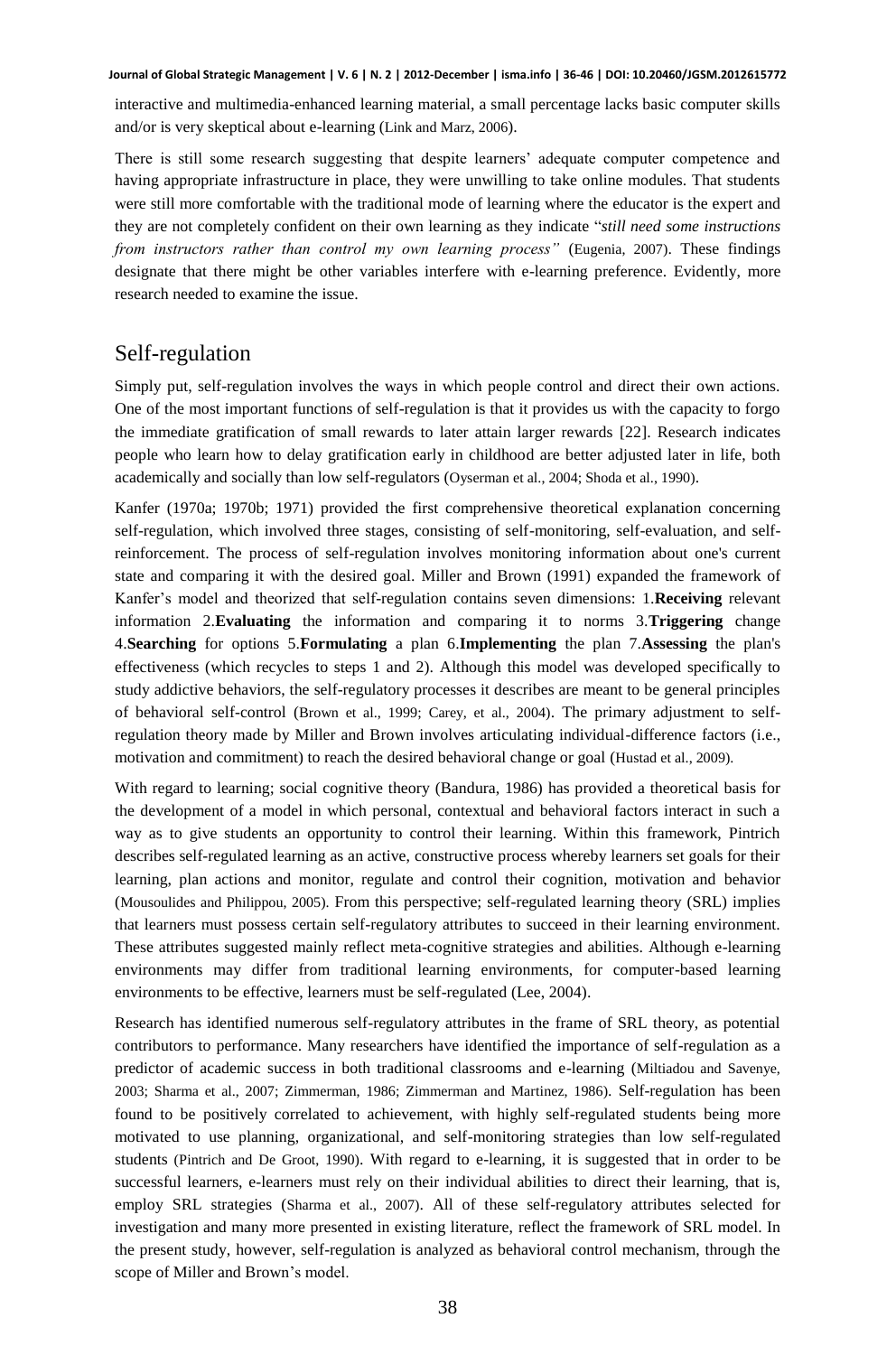## Individualism/Collectivism as Personality Traits:

In conceptualization and measurement of individualism-collectivism dimension on the individual level; Triandis' work to develop the concept of subjective culture, was a big contribution (Wasti and Erdil, 2007). Triandis and colleagues have labeled individualism and collectivism at an individual level as idiocentrism and allocentrism respectively. It has been found that allocentrism is correlated with perceived quantity and quality of social support, and low levels of alienation and anomie, whereas idiocentrism is correlated with an emphasis on achievement and perceived loneliness (Noordin, 2004).

As indicated in several studies, individualists emphasize on personal autonomy and self-fulfillment, personal responsibility and freedom of choice, personal success, status and competitive characteristics, distinctive personal attitudes and opinions, autonomous behavior, independence of groups, need for detachment from others, and individual autonomy and functioning according to personal choices. On the other hand collectivists are likely to value belonging to their in-group and relating one's self to the group. As collectivists give more weight to norms as determinants of their social behavior, they identify themselves as members of a group to which they belong, and thus they internalize the group's goals and values and give higher priorities to them. Collectivists are associated with a strong sense of duty to group, relatedness to others, seeking others' advice, harmony, and working with the group (Singelis et al., 1995; Triandis, 2001; Oyserman and Kemmelmeier, 2002; McFeeters, 2003; Sarkar, 2005; Sánchez-Franco et al., 2009; Shulruf et al., 2011). In the light of above findings and explanations it can be expected that individualism, rather than collectivism, will be more positively related to e-learning preference.

The aim of this study is to put forth more empirical evidence in finding answers for some of the concerns on e-learning use for university students. Computer literacy, self-regulation, individualism/collectivism as personality traits are variables tested in the research, to identify their contributions on e-learning preferences of university students. The study will also enable us to compare students from Turkish private and state universities, with respect to their e-learning preferences. Their major difference is in economic terms, and these students mainly represent different socio-economic groups. So, the comparisons will be interesting in this regard. Research hypotheses and model are presented below:

*Hypothesis 1:* Computer literacy, self-regulation, and individualism will contribute positively on preferences of students for e-learning.

*Hypothesis 2:* Students from government and private universities will differentiate in terms of elearning preference.





Independent variables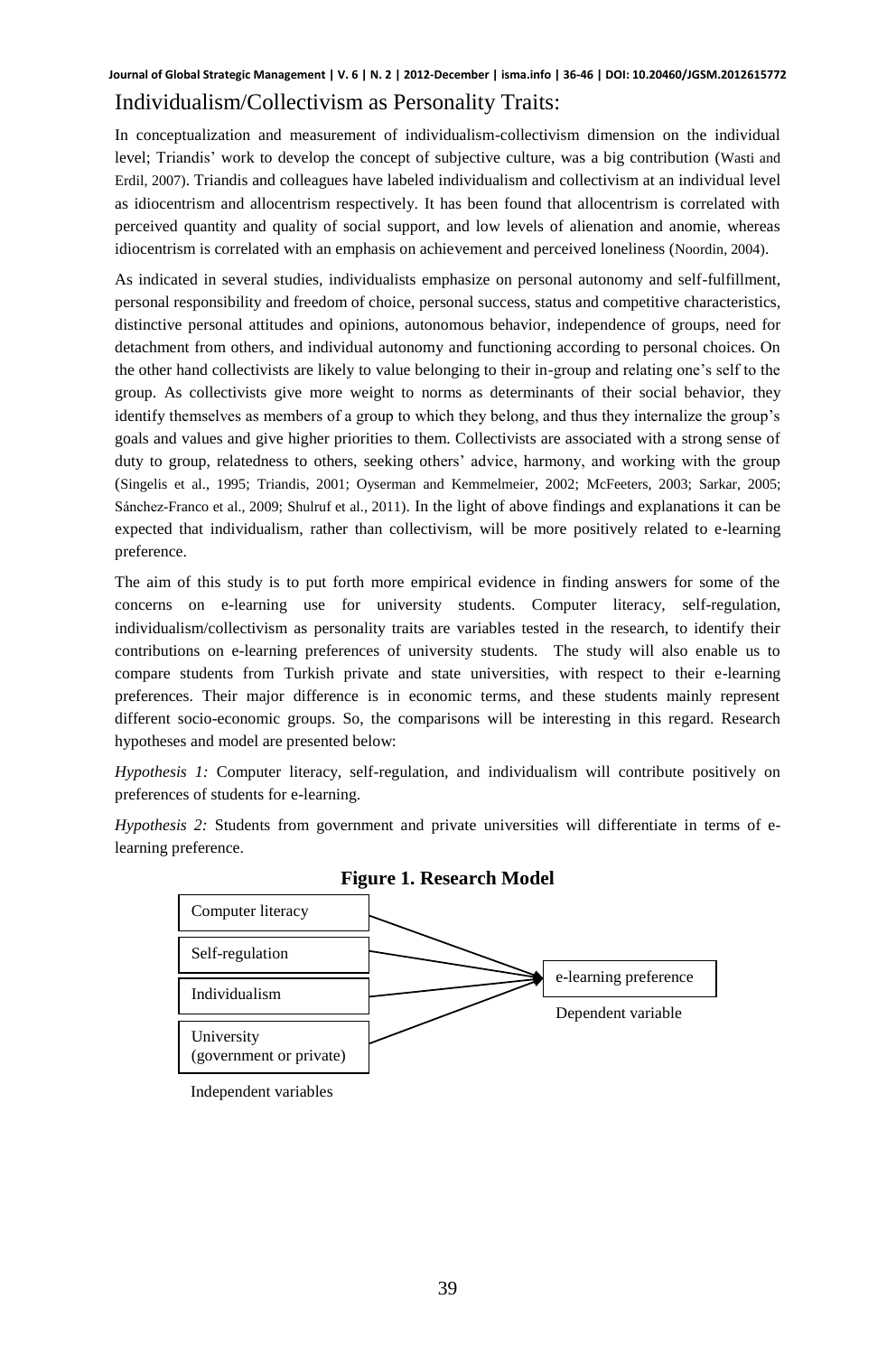# **METHOD**

## Sample

Undergraduate students  $(N = 606)$  from one government  $(N = 248)$  and one private university  $(N = 248)$ 358) in Istanbul took part in the study (251 male, 354 female; 1 did not report gender). The mean age is 20,72 years *(SD =* 2.21). Most of the students have computer (88,3%) and access to internet at their home (86,8%). The distribution of demographic variables is shown in Table 1.

|                            | Frequency      | Percent        |
|----------------------------|----------------|----------------|
| Gender                     |                |                |
| Man                        | 251            | 41,4           |
| Woman                      | 354            | 58,4           |
| Missing                    | $\mathbf{1}$   | 0,2            |
| Total                      | 606            | 100            |
| University                 |                |                |
| Government                 | 248            | 59,1           |
| Private                    | 358            | 40,9           |
| Missing                    | $\overline{0}$ | $\overline{0}$ |
| Total                      | 606            | 100            |
| Grade                      |                |                |
| Freshman                   | 224            | 37,0           |
| Sophomore                  | 178            | 29,4           |
| Junior                     | 161            | 26,6           |
| Senior                     | 40             | 6,3            |
| Missing                    | 5              | 0,7            |
| Total                      | 606            | 100            |
| <b>Computer at home</b>    |                |                |
| Yes                        | 535            | 88,3           |
| No                         | 68             | 11,2           |
| Missing                    | $\overline{3}$ | 0,5            |
| Total                      | 606            | 100            |
| Access to internet at home |                |                |
| Yes                        | 526            | 86,8           |
| No                         | 66             | 10,9           |
| Missing                    | 14             | 2,3            |
| Total                      | 606            | 100            |

#### **Table 1: Distribution of Demographic Variables**

## Measurement Scales:

*E-learning preference* was measured with questionnaire composed of seven items. Five of the items were adapted from the scale developed by Bertea (2009) based on Mishra and Panda's (2007) scale to measure e-learning attitudes of students. These items consist e-learning issues of time management, elearning teaching efficiency, need for advanced technical abilities, schedule flexibility, reducing costs. The Cronbach's alpha of the five items was indicated as 0.749 (Bertea, 2009). The remaining two items were added by the researches. One of them directly asks whether the student would prefer elearning over classroom education, and the other asks whether they would prefer also having exams on-line. The cronbach's alpha was 0.77 for seven items.

*Computer literacy,* that is student's perceived comfort/anxiety with computer technologies, was measured with 15 items taken from Jones and Clarke's (1994) Computer Attitude Scale for Secondary Students (CASS). The CASS instrument was shortened since some items were out of the scope of this study, (e.g. preferences for web pages), and for practical reasons as the scale was too long (72 items).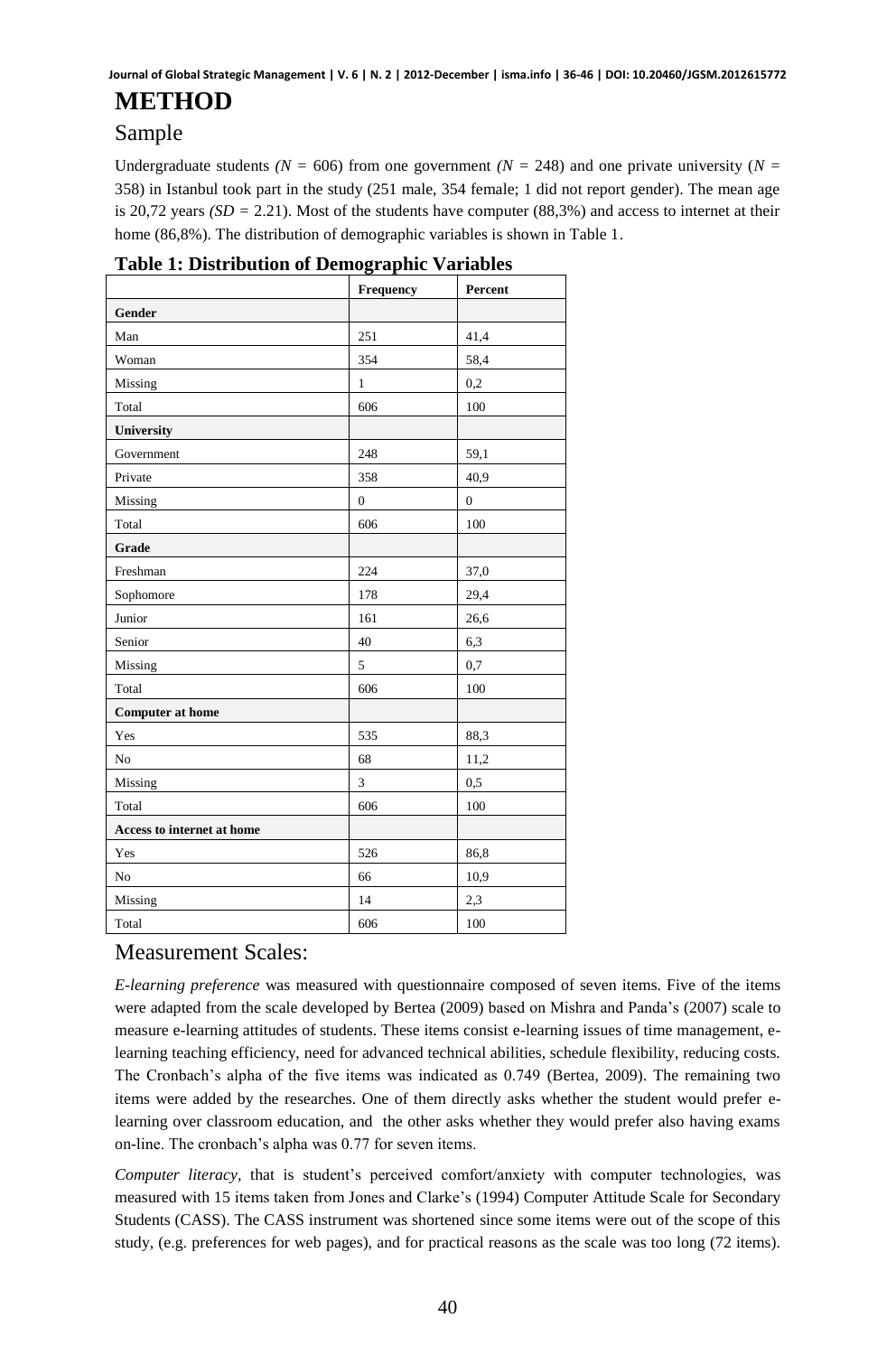The Cronbach's alpha for the scale was indicated as over 0.74 in several studies (Jones and Clarke, 1994; Paris, 2004; Smalley et al., 2001) and obtained as 0.74 for 15 items on the present sample.

*Self-regulation* Questionnaire (SRQ) developed by Brown and her colleagues (1999) was used to measure students' self-regulation proneness. The original scale contains 63 items measuring seven sub-categories mentioned in Miller and Brown's (1991) model. Test-retest reliability and internal consistency of the SRQ are both reported as quite high ( $r = .94$ ,  $p < .0001$ ; alpha = .91) (Brown et al., 1999). For practical reasons, 28 items (i.e. four items for each sub-categories) were selected for this study through attentive analyses and evaluations. The Cronbach's alpha was obtained as 0.77 for 28 items.

Turkish translation of the above three questionnaires items was held in two steps. Items were first translated into Turkish by the researchers and afterwards re-translated into English by a colleague who is capable of both languages. There found no difference in regard of meaning between original and retranslated items.

*Individualism/Collectivism* was measured by Turkish version of Singelis and his colleagues' (1995) INDCOL scale which is designed to measure individualism and collectivism at the individual level (Wasti and Erdil, 2007). The Cronbach's alpha levels indicated as over 0.70, which is an acceptable level (Wasti and Erdil, 2007). Out of 37 items from the original scale, 17 items were selected that fits to the purpose of the present study, and the Cronbach's alphas were .74 for collectivism and 0,71 for individualism.

All items were rated on a 6-point scale, where 1=totally disagree and 6=totally agree. Besides of the scales indicated above; attendants' demographic information (i.e. age, sex, university, faculty, year, perceived economic status, whether they have computer and internet access at home) was collected.

#### Procedure

All participants were recruited during class. Their course instructors distributed the questionnaires to the students, invited them to participate on a voluntary basis, and asked them to complete the questionnaire at class time. It was emphasized that the participants should not write their names or any identifying marks on the questionnaire.

## **RESULTS**

Descriptive statistics, Cronbach's alphas and correlations among research variables are presented in Table 2. Alpha coefficients range between .71 and .77; thus, all exceed the .70 minimum standard. Individualism appeared to have the highest mean value ( $m = 4,44$ ) and e-learning preference has the lowest ( $m = 2.98$ ). The correlations provide preliminary support for the first hypothesis, with elearning preference being significantly related to computer literacy ( $r = .27$ ,  $p < .001$ ), collectivism (r  $=$ .12, p<.01) and individualism (r = 18, p<.001). Age is also significantly correlated with e-learning preference  $(r = .21, p < .001)$ . However, contrary to expectation, self-regulation emerged as being unrelated to e-learning preference  $(r = .01, p > .05)$ . Furthermore, correlations are significant for collectivism with individualism (r =12, p<.01) and self-regulation (r =.22, p< .001); individualism with self-regulation ( $r = 0.38$ ,  $p < 0.001$ ).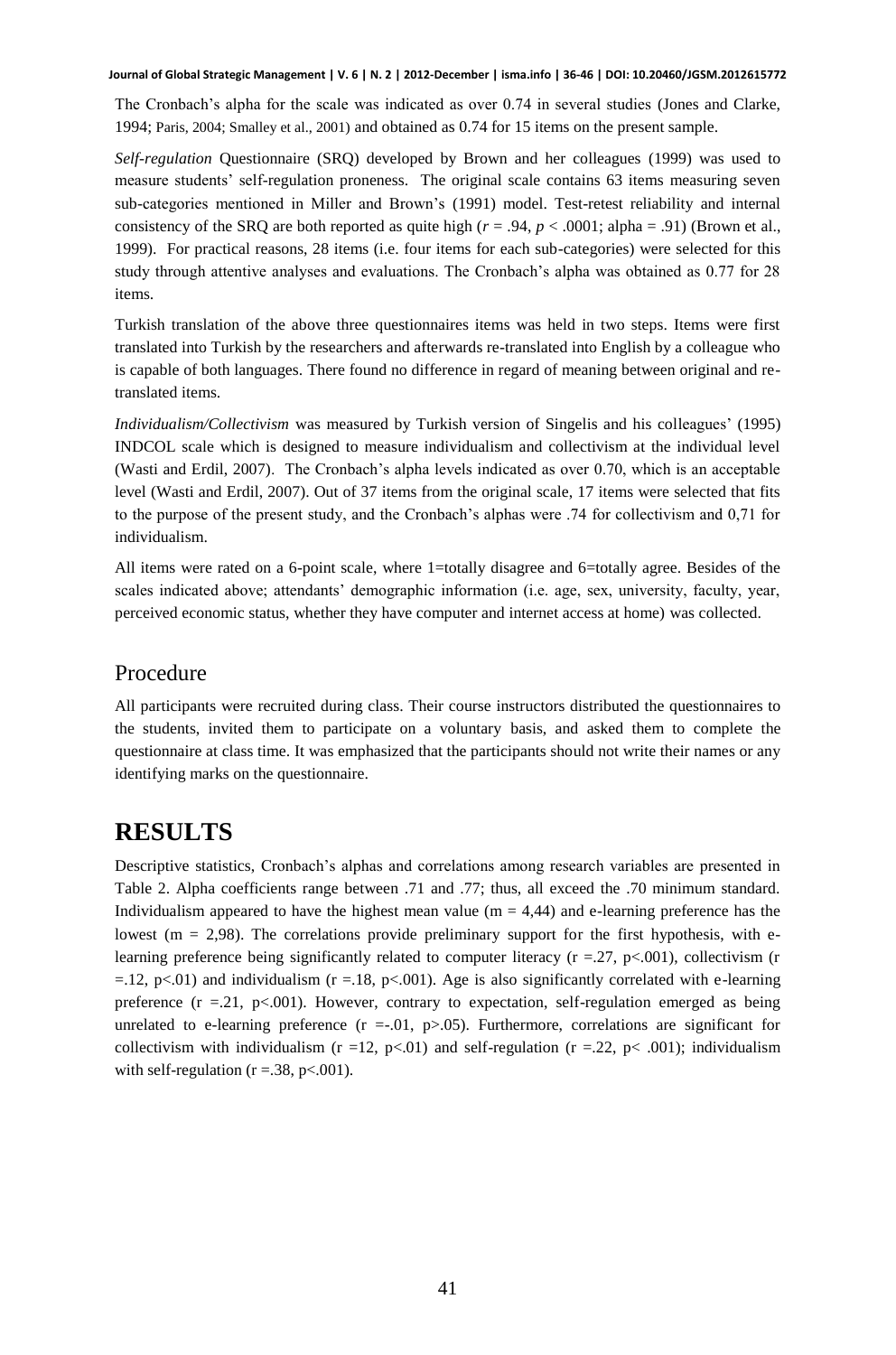|                   | м     | sd   | alpha | $\overline{2}$ | 3   | 4      | 5   | 6      |
|-------------------|-------|------|-------|----------------|-----|--------|-----|--------|
| 1.age             | 20.72 | 2.21 |       | .21            | .06 | $-.06$ | .05 | $-.05$ |
| 2.e-learning      | 2.98  | 0.98 | .76   |                | .27 | .12    | .18 | $-.01$ |
| 3.computer lit.   | 4.19  | 0.66 | .74   |                |     | .05    | .20 | .22    |
| 4.collectivism    | 3.85  | 0.75 | .74   |                |     |        | .12 | .22    |
| 5.individualism   | 4.44  | 0.77 | .71   |                |     |        |     | .38    |
| 6.self-regulation | 4.30  | 0.51 | .77   |                |     |        |     |        |

**Table 2. Means, standard deviations, Cronbach's alpha and correlations among the variables**

In order to test hypothesis 1, multiple regression analysis by entry method was used to predict elearning preference scores from computer literacy, collectivism and individualism. Age was also entered to the model due to its significant correlation with e-learning preference, but self-regulation was not included in the regression because of its insignificant correlation. Results indicated that all four variables could predict e-learning preference significantly and accounted for 14% of the total variance (see Table 3). Of the independent variables computer literacy appeared to have the highest unique contribution to e-learning preference (standardized beta=.23; p<.001). Analysis also revealed that age (standardized beta=.20; p<.001), individualism (standardized beta=.11; p<.001) and collectivism (standardized beta=.11; p<.01) are positive predictors of e-learning preference. Thus, the results of the regression analysis partially supported hypothesis 1.

**Table 3. Regression Analysis to predict e-learning preference.** 

| Dependent Variable : "e-learning preference" |             |                         |             |                              |     |           |  |
|----------------------------------------------|-------------|-------------------------|-------------|------------------------------|-----|-----------|--|
| R                                            | ${\bf R}^2$ | Adjusted $\mathbf{R}^2$ | $\mathbf F$ | <b>Independent Variables</b> |     | т         |  |
| .37                                          | .14         | .13                     | 23.144***   | Age                          | .20 | $5.27***$ |  |
|                                              |             |                         |             | Computer Literacy            | .23 | $5.83***$ |  |
|                                              |             |                         |             | Collectivism                 | .11 | $2.73**$  |  |
|                                              |             |                         |             | Individualism                | .11 | $2.79**$  |  |

\*\*p<.01; \*\*\*p<.001

Independent sample t-test was used to assess whether there is significant difference between private and government university students on e-learning preference. As shown in Table 4, a significant mean difference between private and government universities was observed  $(t = 4,180, p<.001)$ ; that is private university students scored significantly higher on e-learning preference. Hence, hypothesis 2 was supported.

### **Tablo 4: e-learning preference scores of private and government university students**

|                       | <b>University</b> |      |            |      |            |     |
|-----------------------|-------------------|------|------------|------|------------|-----|
|                       | <b>Private</b>    |      | Government |      |            |     |
|                       | M                 | .cd  |            | sd   |            |     |
| e-learning preference | 3.12              | 0.94 | 2,78       | 1.01 | $4.180***$ | 604 |

 $***p<.001$ 

The finding related with age as being significant predictor of e-learning preference prompted the question whether there is difference in preferences among students in terms of their grade. Hence oneway Anova which was carried out to compare student groups indicated significant difference in e-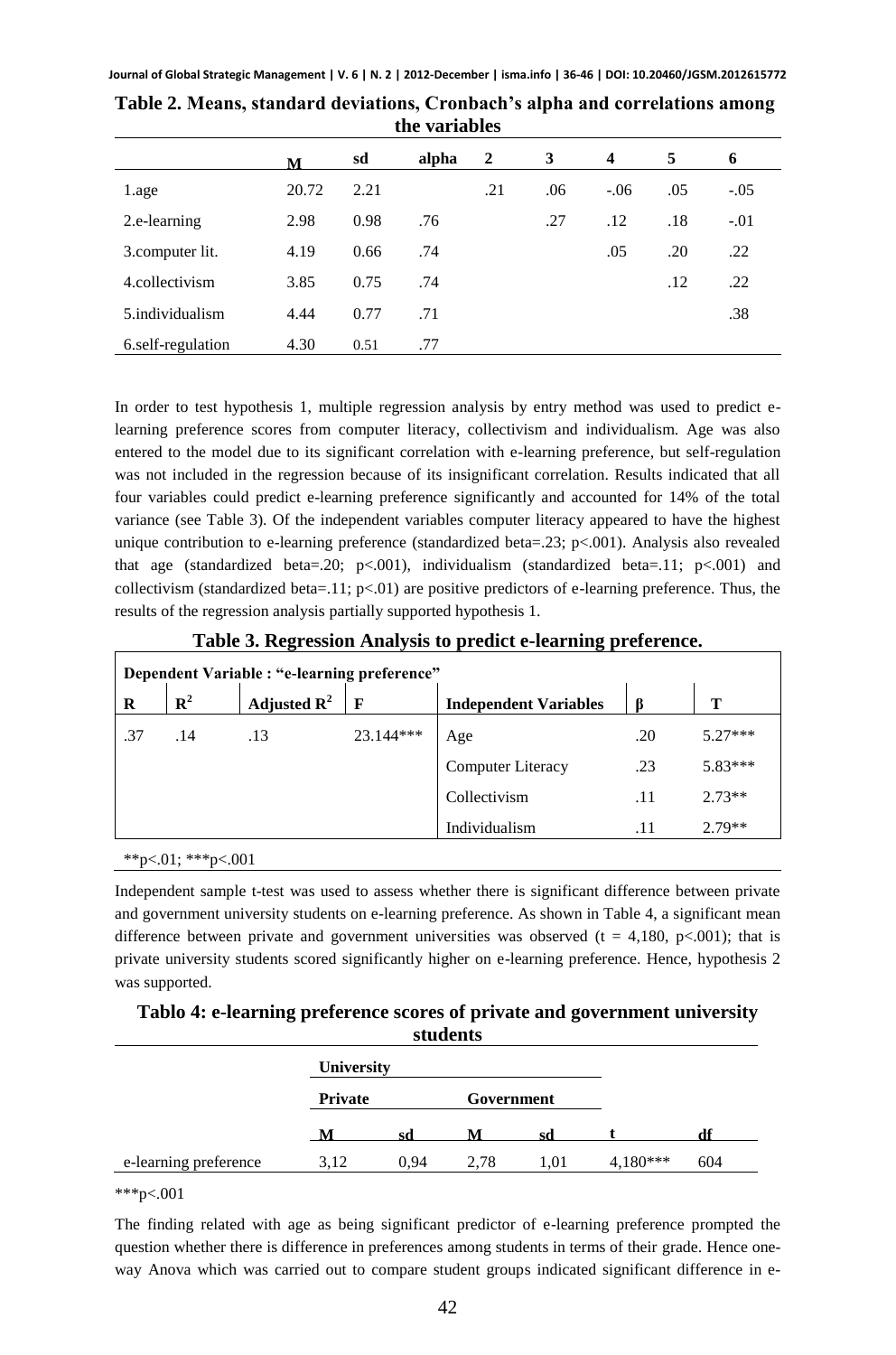learning preference scores ( $F = 15,109$ , p<.001; see Table 5). Accordingly, freshman is lower in elearning preference scores compared to the other three student groups. Moreover, as can be seen from mean values, e-learning preference increases as the student's grade moves up. Thus this result is in line with the regression result implies that students as having more years at the university are more becoming in favor of e-learning.

| Table st Stadents - grade and e-fearming preference scores |           |      |                   |      |                   |      |                   |      |             |
|------------------------------------------------------------|-----------|------|-------------------|------|-------------------|------|-------------------|------|-------------|
|                                                            | Freshman  |      | <b>Sophomore</b>  |      | <b>Junior</b>     |      | <b>Senior</b>     |      |             |
|                                                            | $N = 224$ |      | $N=178$           |      | $N = 160$         |      | $N=40$            |      |             |
|                                                            | M         | sd   | M                 | sd   | M                 | sd   | M                 | sd   | F           |
| e-learning                                                 | 2.67a     | 0.97 | 3.06 <sub>b</sub> | 0.97 | 3.19 <sub>b</sub> | 0.85 | 3.51 <sub>b</sub> | 1.03 | $15.109***$ |

**Table 5. Students' grade and e-learning preference scores** 

\*\*\*p<0.001

Independent sample t-test which was also applied to compare male and female students' e-learning preference scores revealed that they are not significantly different.

# **DISCUSSION**

The main purpose of this research was to analyze students' preferences towards e-learning and to determine some factors that have an influence on it. We include in our analysis four aspects: computer literacy, self-regulation, individualism/collectivism and demographic characteristics.

Results revealed that there is a remarkable connection between computer literacy and students' preference towards e-learning. As their technical abilities and familiarity in using computers increase, their preference to have classes on the internet is also scale up. This result is supportive to available research findings indicated in literature (Folorunso et al., 2006; Paris, 2004; Sun et al., 2008). If universities wish e-learning to include in programs they offer; extending the curriculum of courses increasing students' computer literacy will be beneficial.

Other variables influencing preference for e-learning are individualism/collectivism, age, grade (the year at the university), and government or private university. However, self-regulation is found to be unrelated; meaning that behavioral control has no significant contribution to e-learning preference. Based on previous findings indicated in literature a regulatory process at the cognitive level such that metacognitive capacities, will be more indicative of preferring e-learning (Miltiadou and Savenye, 2003; Sharma et al., 2007; Zimmerman, 1986; Zimmerman and Martinez Pons, 1986).

In terms of individualism/collectivism; individualism, compared to collectivism, was expected to make higher contribution on e-learning preference. Although, as a personality trait, it has noticeable contribution on e-learning preference, the effect rate of individualism and collectivism come out equal. For there is not much research available in the literature on this subject, it is recommended further analyses, perhaps with other instruments as well which will bring out illuminating results.

With respect to age and grade; as the students get older and reach higher grade, they prefer e-learning more. One reason for that maybe, the first year students need more social support, as they are new at the university environment. But as they get used to the system in years, they need less for such a faceto-face interaction and socialization. Also, Turkish youth undergo a process very difficult to enter the university that when they gain the entrance they most likely want to experience what a university is in real, rather than to see what it is in virtual. A limitation of this result is that the number of students from  $4<sup>th</sup>$  year is much fewer than the first year attendants that it might not be accurate to compare their preference levels. However, most of the 4<sup>th</sup> year students start to work at part time jobs and it becomes somewhat difficult for them to attend classes at the university regularly. Hence, double career status might explain why  $4<sup>th</sup>$  year students prefer e-learning more.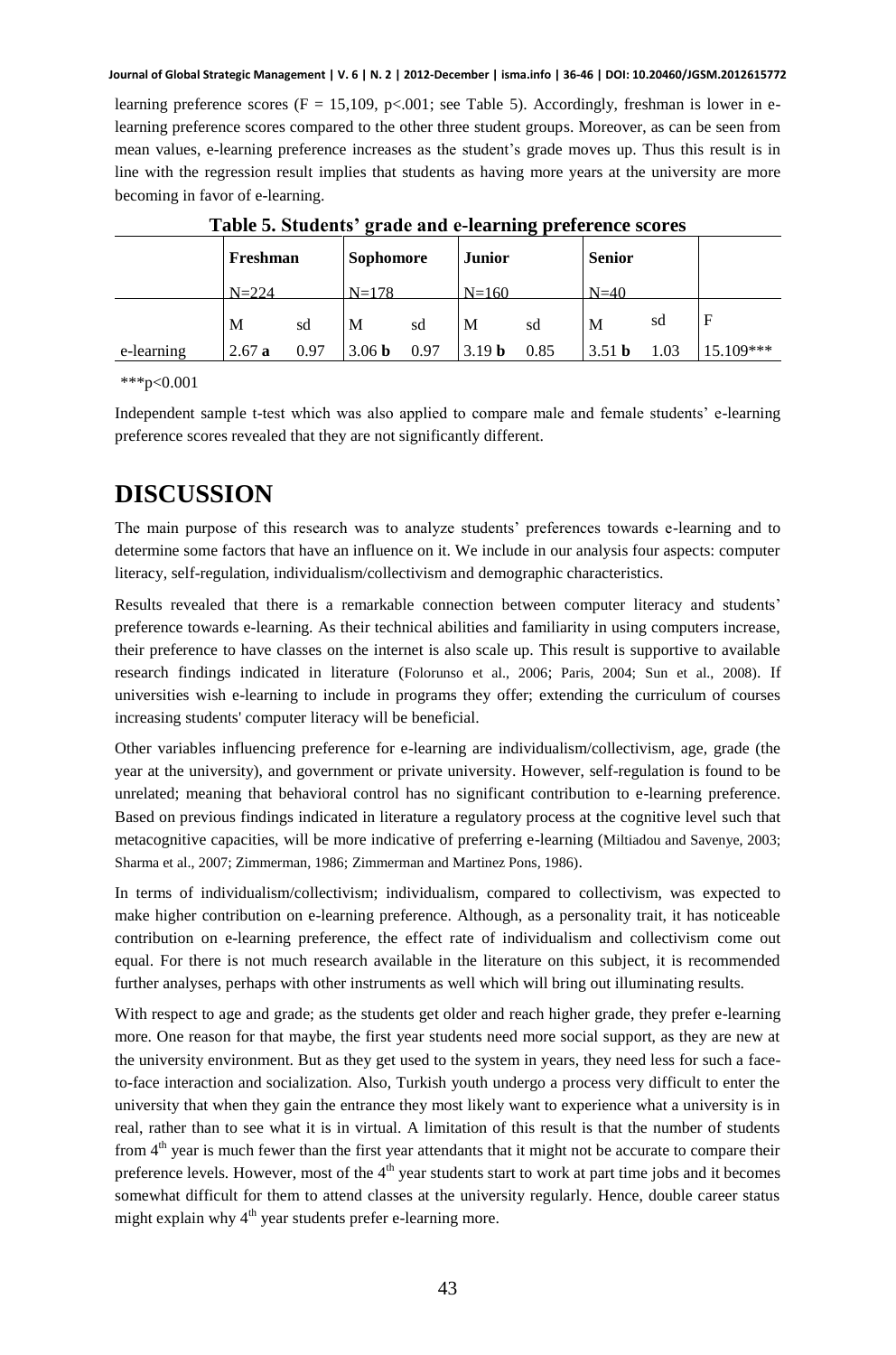One last remark maybe on the government and private institution registered students' preference difference. The comparison test displayed that private university students are more willing to elearning. Actually, there might be numerous reasons for such a difference. But comes to mind is that private universities are much better in terms of economic conditions and advanced technologies. On the other hand, especially in Istanbul, private universities established in the city are built on a narrow field which restricts the students' alternate socialization areas (i.e. space for a range of different clubs). Thus, students at private university able to reach technology but not enough space for alternate activities might more likely prefer e-learning. Additionally, there is difference in terms of economic status between government and private university students. In our sample, 43 percent of private university students and only 23% of government university students reported that they have enough money to spend easily. Thus, most of the students at private universities belong to high socioeconomic class families and for them it is not an issue possessing advanced technology personally which facilitates e-learning.

This study which revealed some indications is thought as a preliminary study to display e-learning preference levels of university students and to examine some variables which might be in relation to elearning preference. Further studies are needed to extend the limits of knowledge on e-learning preferences.

# **LIMITATIONS AND SUGGESTIONS FOR FURTHER STUDIES**

This study which revealed some indications is thought as a preliminary study to display e-learning preference levels of university students and to examine some variables which might be in relation to elearning preference. Although it represents an effort to identify variables that will have an impact contribution on students' preferences for e-learning, it has some limitations.

First of all; universities participated in the study are located in Istanbul. Data from other universities in various parts of the country can help to extend our perspective. Secondly; with respect to group comparisons, including more students studying in different departments, and graduate students as well, would be enlightening. Indeed, identifying students who already had an experience with elearning and ones that have never used it could make any differentiation more meaningful. Thirdly; incorporation of quantitative and qualitative research, without doubt, add value to the studies. Thorough interviews with students on their e-learning preferences would bring more scope to identify important problems and evaluate the results of quantitative research. Finally; in terms of selfregulation, testing a model that has a cognitive perspective rather than behavioral would surely enlighten us more whether it has an effect or not.

Based on the findings and some of the limitations of this study mentioned above; we believe, further studies are needed to extend the limits of knowledge on e-learning preferences.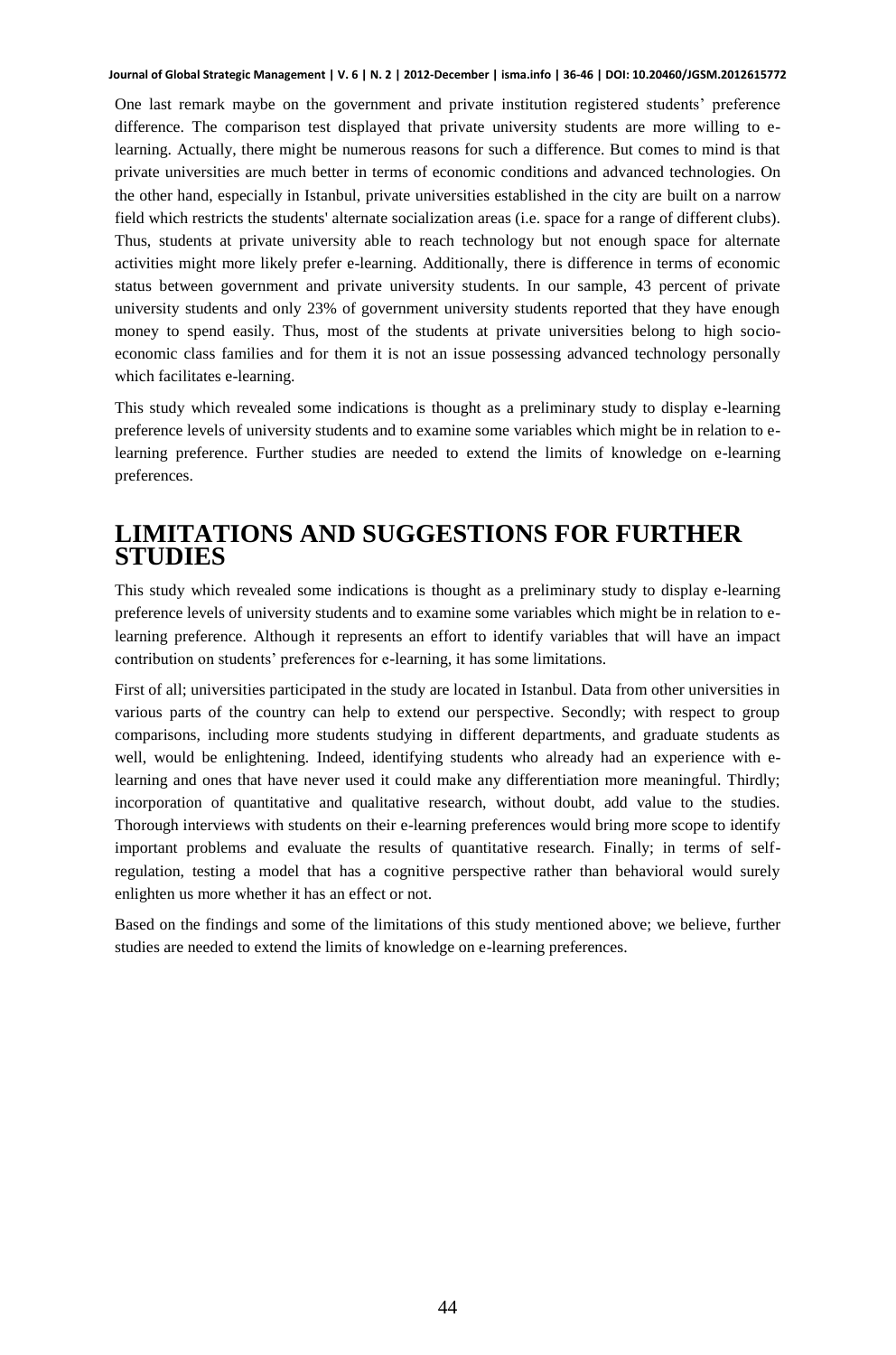## **REFERENCES**

Aixia, D. & Wang, D. (2011). Factors Influencing Learner Attitudes Toward E-learning and development of Elearning Environment Based on the Integrated E-learning Platform. *International Journal of e-Education, e-Business, e-Management and e-Learning.* Vol. 1, No.3, pp. 264-68.

Bandura, A. (1986).Social Foundations of Thought and Action: A Social Cognitive Theory. Englewood Cliffs, NJ: Prentice Hall.

Bertea, P. (2009). Measuring students' attitude towards e-learnıng: a case study.*The 5th International Scientific Conference E-Learning and Software for Education.*Bucharest. [http://faculty.ksu.edu.sa](http://faculty.ksu.edu.sa/)

Brown, Janice M.; Miller, William R.; Lawendowski, Lauren A., (1999).The self-regulation

questionnaire*. Innovations in clinical practice: A Source Book*, (Eds.VandeCreek,L& Jackson, T. L.) Sarasota, FL, US: Professional Resource Press/Professional Resource Exchange Vol.17, pp. 281-92.

Carey, K.B.; Neal, D.J. & Collins, S.E. (2004).A psychometric analysis of the self-regulation questionnaire.*Journal of Addictive Behaviors*. Vol29, No.2, pp. 253-260.

Downey, S.; Wentling,R.M.; Wentling,T. & Wadsworth, M.(2004). The Relationship Between National Culture and the Usability of an E-Learning System[. http://nathanstrenge.com](http://nathanstrenge.com/)

Drennan, J.; Kennedy, J. &Pisarski, A. (2005).Factors affecting student attitudes toward flexible online learning in management education.*The Journal of Educational Research*.Vol.98, no.6, pp. 331-38.

Eugenia M. W. (2007). Comparing Student Teachers' Preferencesand Perceptions on E-Learning.*Managing Worldwide Operations & Communications with Information Technology Conference* pg.463-68 http://www.irmainternational.org/viewtitle/33113/

Folorunso, O.; Ogunseye, O.S. &Sharma, S. (2006).An exploratory study of thecritical factors affecting theacceptability of e-learning inNigerian universities.*Journal of Information Management &Computer Security*.Vol. 14 No. 5, pp. 496-505

[Hustad,](http://www.ncbi.nlm.nih.gov/sites/entrez?cmd=search&db=PubMed&term=%20Hustad%2BJT%5bauth%5d) J.T.[;Carey,](http://www.ncbi.nlm.nih.gov/sites/entrez?cmd=search&db=PubMed&term=%20Carey%2BKB%5bauth%5d) K.; Carey, M.&Maisto, S.A. (2009).Self-Regulation, Alcohol Consumption, and Consequences in College Student Heavy Drinkers: A Simultaneous Latent Growth Analysis. *Journal of Studies in Alcohol and Drugs.*Vol.70, No.3, pp.373–82.

Jones, T., andClarke, V. A. (1994). A computerattitudescaleforsecondarystudents. *ComputersandEducation*. Vol.22, No.4, pp.315-18.

Kanfer, F.H. (1970a).Self-monitoring: Methodological limitations and clinical applications.*Journal of Consulting and Clinical Psychology.*Vol.35, pp.148–152.

Kanfer, F.H. (1970b).Self-regulation: Research, issues, and speculation. In: Neuringer C,Michael JL, editors. Behavior Modification in Clinical Psychology. New York: Appleton-Century-Crofts;. pp. 178–220.

Kanfer, F.H. (1971).The maintenance of behavior by self-generated stimuli and reinforcement. In: Jacobs A, Sachs LB, editors. The Psychology of Private Events: Perspectives on Covert Response Systems. San Diego, CA: Academic Press. pp. 39–59.

Kvasnica, O. &Hrmo, R. (2010). Importance of computerliteracyfor e-learningeducation. *Joint International*  IGIP-SEFI Annual Conference 2010, 19th - 22nd September 2010, Trnava, Slovakia.

Lee, I. (2004). Searchingfornewmeanings of self-regulatedlearning in elearningenvironments.http://dasan.sejong.ac.kr/~inlee/set/articles/searching\_040426.pdf.

Liaw, S.S.; Huang, H.M. & Chen, G.D. (2007). Surveying instructor and learner attitudestoward elearning.*Journal of Computers and Education.*Vol.49, No.4, pp.1066-80*.*

Link, T.M. &Marz, R. (2006).Computerliteracyandattitudestowards e-learnngamongfirstyearmedicalstudents. *BMC MedicalEducation.* Vol.6, No.34, pp.537-79.

McFeeters, E.F. (2003). The Effects of Individualism Vs. Collectivism on Learner's Recall, Transfer and Attitudes Toward Collaboration and Individualized Learning. Virginia Polytechnic Institute and State University.Doctorate Dissertation.*scholar.lib.vt.edu*

Miller, W. R., & Brown, J. M. (1991).Self-regulation as a conceptual basis for the preventionand treatment of addictive behaviours. In N. Heather, W. R. Miller & J. Greeley (Eds.),*Self-control and the addictive behaviours*(pp. 3-79). Sydney: Maxwell MacmillanPublishing Australia.

Miltiadou, M. and Savenye, W.C. (2003). Applying Social Cognitive Constructs of Motivation toEnhance Student Success in Online Distance Education. Educational Technology Review, 11 (1).